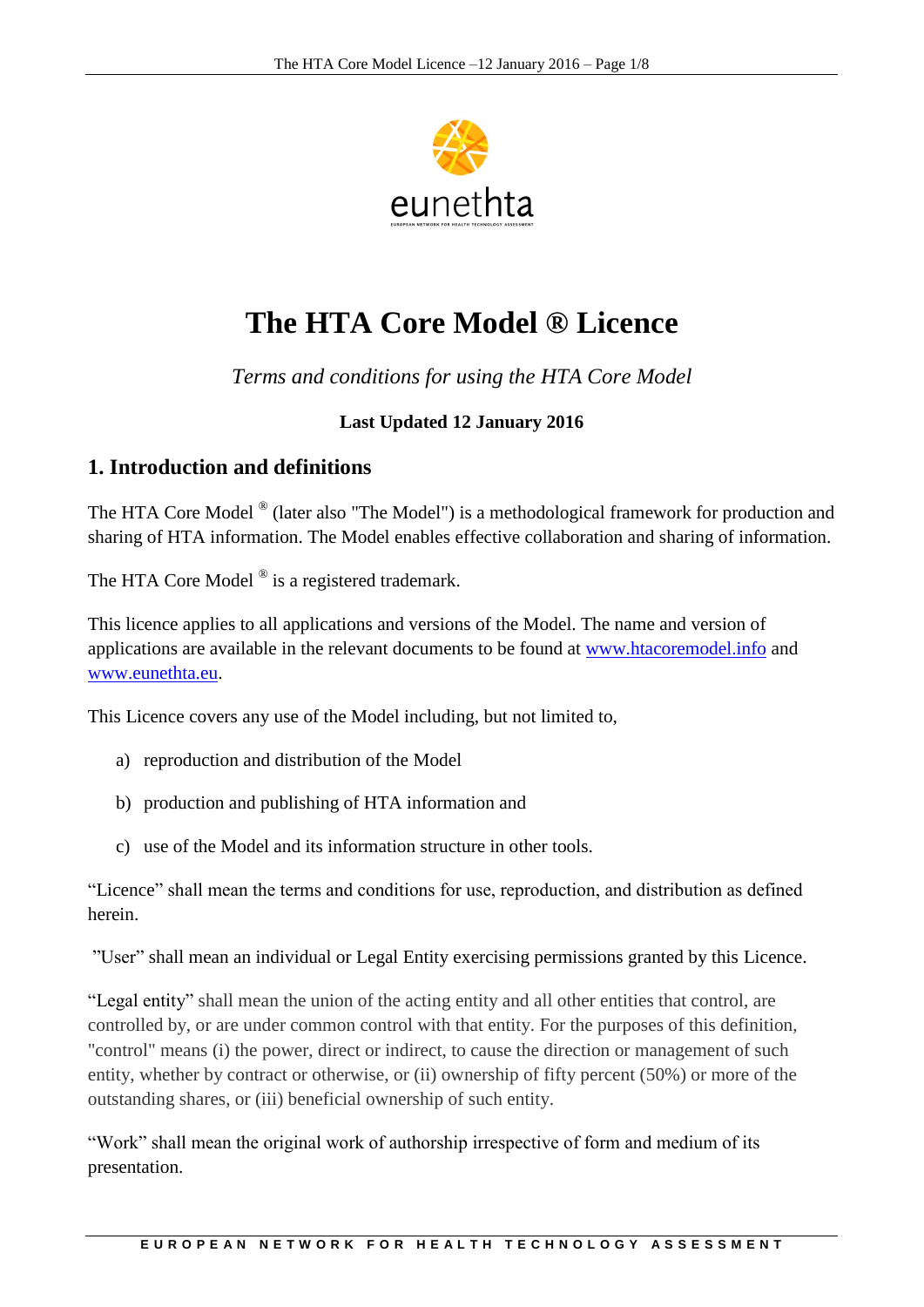"Derivative Works" refers in this Licence to any Work that is based on (or derived from) the use of the Model and for which any modifications represent, as a whole, an original work of authorship.

"HTA" refers to Health Technology Assessment.

"EUnetHTA" refers to the European network for Health Technology Assessment.

"THL" refers to the Finnish National Institute for Health and Welfare.

Following its initial development in the EUnetHTA Project 2006-2008, EUnetHTA Joint Action 2010-2012 and EUnetHTA Joint Action 2 2012-2015, the Model is subject to further development by EUnetHTA. Interested parties are encouraged to participate in the development of the Model, adhering to this licence.

# **2. Use, reproduction and distribution of the HTA Core Model**

The Model can be used in two different settings:

- Within the EUnetHTA joint activities
- Outside of the EUnetHTA joint activities

Use within the EUnetHTA joint activities setting is governed by this licence and steered in further detail by the "Policy for the HTA Core Model and core HTA information", available at [www.htacoremodel.info.](http://www.htacoremodel.info/)

Use outside of the EUnetHTA joint activities setting is governed by this licence. Users of the Model who aim at producing core HTA information (a specific type of HTA information) are encouraged to read the aforementioned policy.

The HTA Core Model® is **free for use** by any party provided that the User adheres to this licence.

Any use of the Model **must be registered** at [www.htacoremodel.info.](http://www.htacoremodel.info/) Users are encouraged to provide feedback on their experience with using the Model.

The Model must be used following the *Guiding Principles on Use* contained herein. The most recent version of the Model available through [www.htacoremodel.info](http://www.htacoremodel.info/) should be used. If the Model is updated during on-going work, Users of the Model may choose to finalize their work using the version they started with, or to adjust their work to the updated version

The User may make copies of the Model without modifications for own use, provided that the following conditions are adhered to:

- a) User must give any other recipients of the Model a copy of this Licence;
- b) User must retain in readable format all copyright, patent, trademark, and attribution notices pertaining to the Model.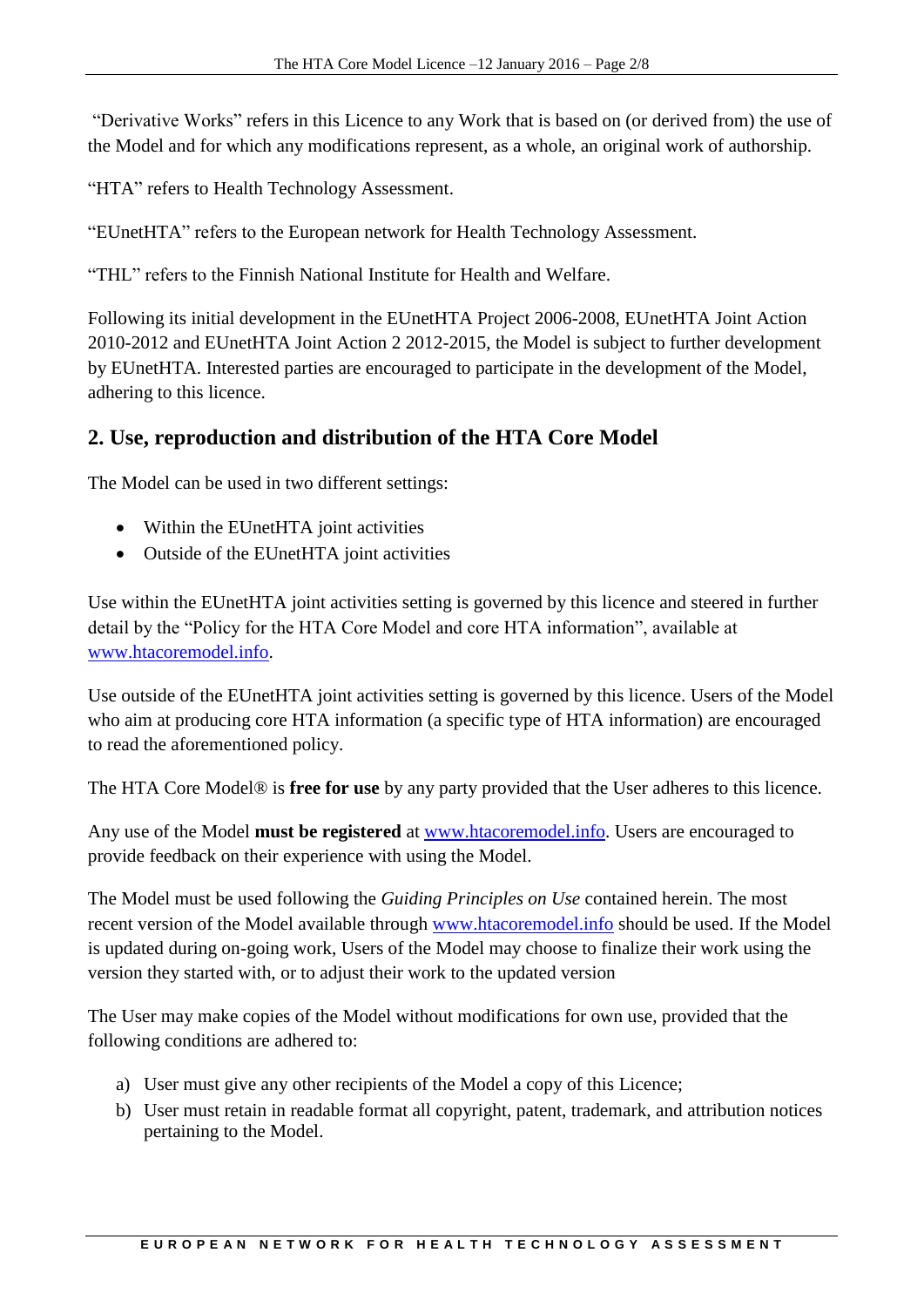The User must not distribute the Model to any third parties. Distribution of the Model to third parties is permitted only for parties and sites defined by EUnetHTA. These are disclosed at [www.htacoremodel.info.](http://www.htacoremodel.info/)

Use of the Model, including information on its version, must be disclosed in any Derivative Works by including the following text in their description

"*The HTA Core Model ®, developed within EUnetHTA (www.eunethta.eu), has been utilised when producing the contents and/or structure of this work. The following version of the Model was used: [include name and version here]. Use of the HTA Core Model does not guarantee the accuracy, completeness, quality or usefulness of any information or service produced or provided by using the Model.*"

When using the Model for non-commercial purposes, any information produced using the Model should be made publicly available either on the Internet or in printed format, unless local legal requirements on confidentiality prevent this.

All materials, documents, data, software, information and inventions supplied to the User of the HTA Core Model by or on behalf of EUnetHTA and/or the Finnish National Institute for Health and Welfare (THL) shall be and remain the sole and exclusive property of EUnetHTA and/or THL. The User shall use such property only for the purposes described by this Licence and shall not use such property for, or disseminate such property to, any third parties.

EUnetHTA and/or THL shall retain exclusive ownership to all materials included in the HTA Core Model and hereby grants the User and its affiliates a nonexclusive, perpetual, worldwide, royaltyfree, licence to use the materials.

Any information or other types of Derivative Works produced by the User by using the HTA Core Model is the property of the User. User must give any recipients of the Derivative Works a copy of this Licence.

This Licence does not grant permission to use the trademarks, service marks, or product names of EUnetHTA/ THL, except as required for reasonable and customary use in describing the origin of the Model.

User must not use the terms EUnetHTA, THL or HTA Core Model for any kind of marketing purposes

EUnetHTA or THL will not be liable for any loss, damage or inconvenience arising as a consequence of any use of the HTA Core Model. Users of the HTA Core Model and users of any information or product made using the Model do so at their own risk.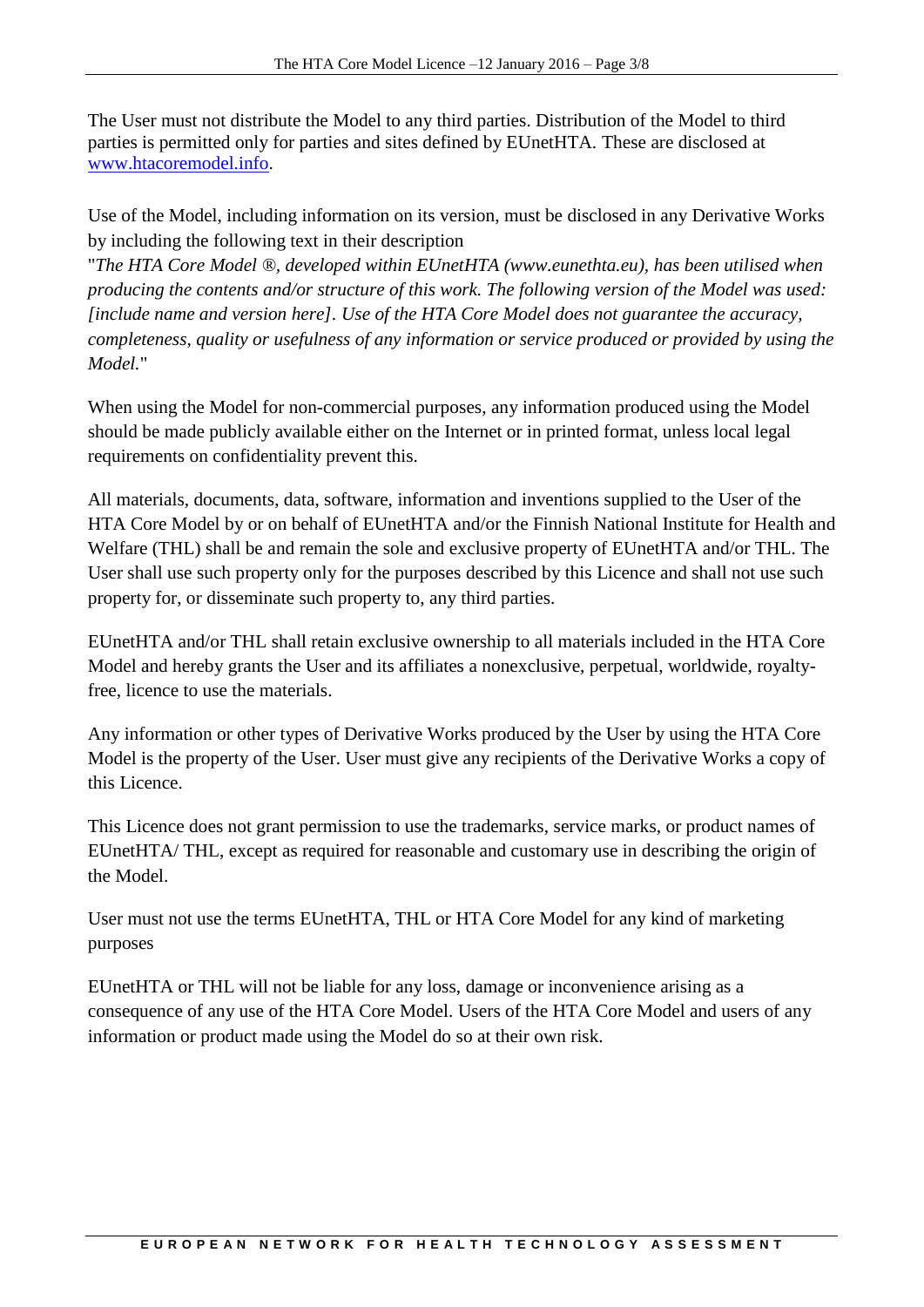# **Production and publishing of HTA information using the Model**

## **You are allowed to**

- Produce information on health technologies using the Model.
- Publish, copy, distribute and transmit information you produced.
- Exploit the information you produced commercially for example by combining it with other information, or by including it in your own product or application

## **You may not**

- Place advertisement(s) in the final product (e.g. a research report) on the page or doublepage (spread) showing information produced using the HTA Core Model, if the advertisement(s) deal(s) with the health technology or technologies considered in the product.
- Claim or even indirectly imply that the use of the HTA Core Model or EUnetHTA methodologies would guarantee the quality of your information.

# **Use of the Model within information systems (including computer software and online services, databases and web sites)**

## **You are allowed to**

- Use the whole HTA Core Model, or parts of it (e.g. the HTA ontology) as part of your information system. When building your system, you should preferably use the most recent version as defined in general terms (see above).
- Exploit commercially the information system you produced using the Model.

#### **You may not**

- Place advertisement(s) in any contents of the final product too close to information you produced using the HTA Core Model, if the advertisement(s) deal with the health technology or technologies considered in the product. The design of your product should make it easy for users to distinguish between scientific, professional and other nonpromotional material from advertising and other promotional material.
- Claim or even indirectly imply that the use of the HTA Core Model or EUnetHTA methodologies would guarantee the quality of your product.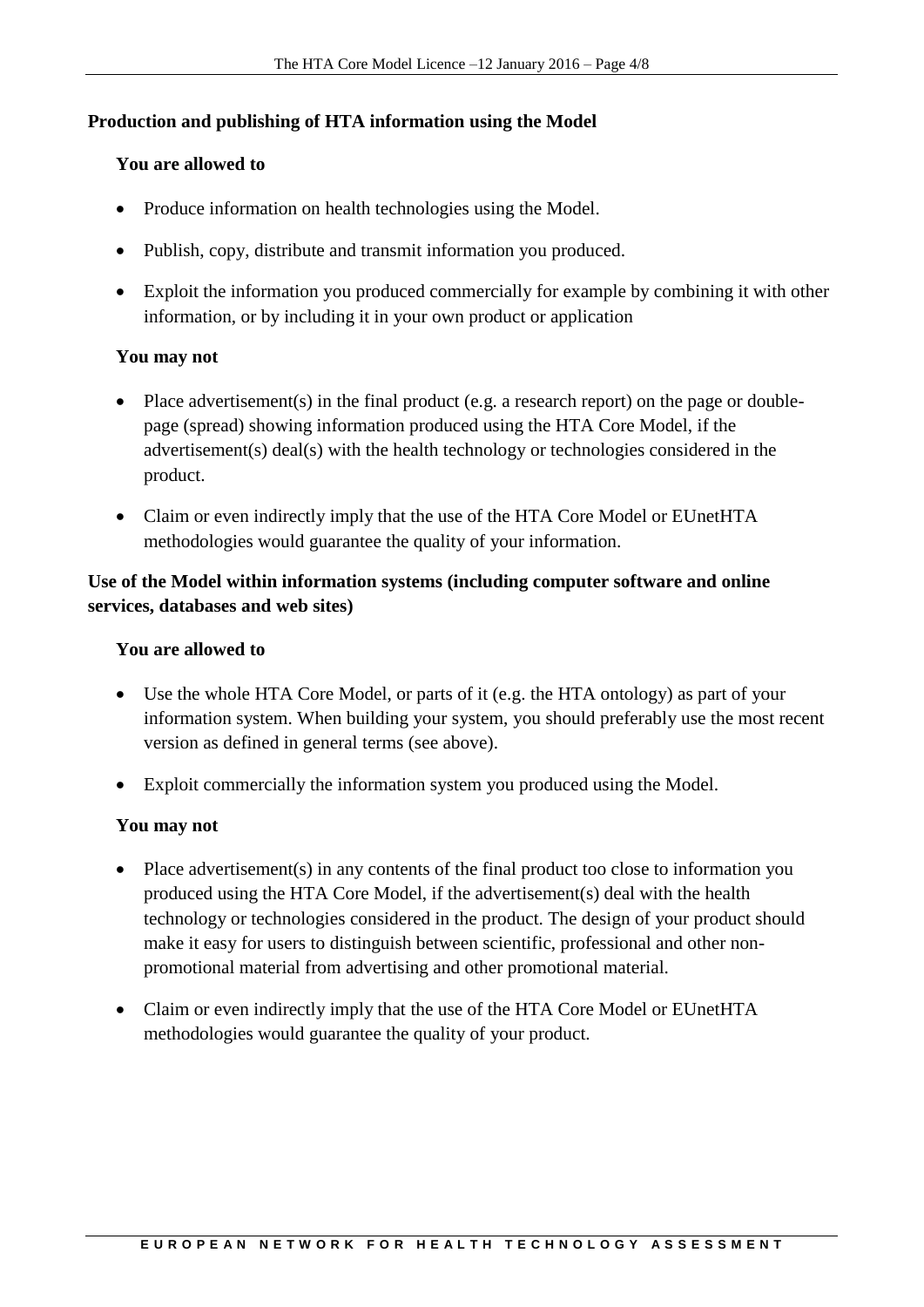# **3. Guiding Principles on Use**

# **Purpose of the Guiding Principles**

To outline fundamental principles for the utilisation of the *HTA Core Model*® (the Model) 1 in various settings contributing to Health Technology Assessments  $(HTAs)^2$ , and to the production and use of a reliable, timely, transparent and transferable knowledge in healthcare supporting patients' access to effective health technologies<sup>3</sup>.

# **Definition and purpose of the Model**

- The HTA Core Model is a *methodological framework* for production and sharing of HTA information. The HTA Core Model® is a registered trademark.
- The Model consists of the following three components, each with a specific purpose:
	- 1. A standardised set of *HTA questions (the ontology)* allows users to define their specific research questions within a hierarchical structure (see below)
	- 2. *Methodological guidance* to assist in answering the research questions that
		- Recommends use of already existing, generally recognised guidance and guidelines (e.g.  $E$ UnetHTA methodological guidelines, Cochrane Handbook<sup>4</sup>, EQUATOR network<sup>5</sup>), along with other methodological recommendations
		- Requires transparency on the methods used when applying the HTA Core Model.
	- 3. A *common reporting structure* for presenting findings in a standardised "questionanswer pair" format
- HTA information produced by using the Model following the ontology and the common reporting structure can be designated as *core HTA information*, with high potential for being shareable and transferable knowledge. In order to facilitate re-use of information, registered users (see below) of the HTA Core Model should facilitate the traceability of the core HTA information they produce.

<sup>-</sup><sup>1</sup> The HTA Core Model® and the Online Tool and Service (also known as the HTA Core Model Online) are two related but separate products of EUnetHTA. This document refers only to the HTA Core Model®. The HTA Core Model Online contains features that assist in using the Model in certain settings, but should not be viewed as part of the Model.

<sup>&</sup>lt;sup>2</sup>Health technology assessment (HTA) is a multidisciplinary process that summarises information about the medical, social, economic and ethical issues related to the use of a health technology in a systematic, transparent, unbiased, robust manner. Its aim is to inform the formulation of safe, effective, health policies that are patient focused and seek to achieve best value. Despite its policy goals, HTA must always be firmly rooted in research and the scientific method.

<sup>3</sup> **Health technology** is the application of scientific knowledge in health care and prevention. Examples of Health Technology: Diagnostic and treatment methods, Medical equipment, Pharmaceuticals, Rehabilitation and prevention methods, Organisational and supportive systems within which health care is provided

<sup>4</sup>Higgins JPT, Green S (editors). Cochrane Handbook for Systematic Reviews of Interventions Version 5.1.0 [updated March 2011]. The Cochrane Collaboration, 2011. Available from www.cochrane-handbook.org.

<sup>5</sup>The EQUATOR (Enhancing the QUAlity and Transparency Of health Research) Network is an international initiative that seeks to improve the reliability and value of published health research literature by promoting transparent and accurate reporting and wider use of robust reporting guidelines. http://www.equator-network.org/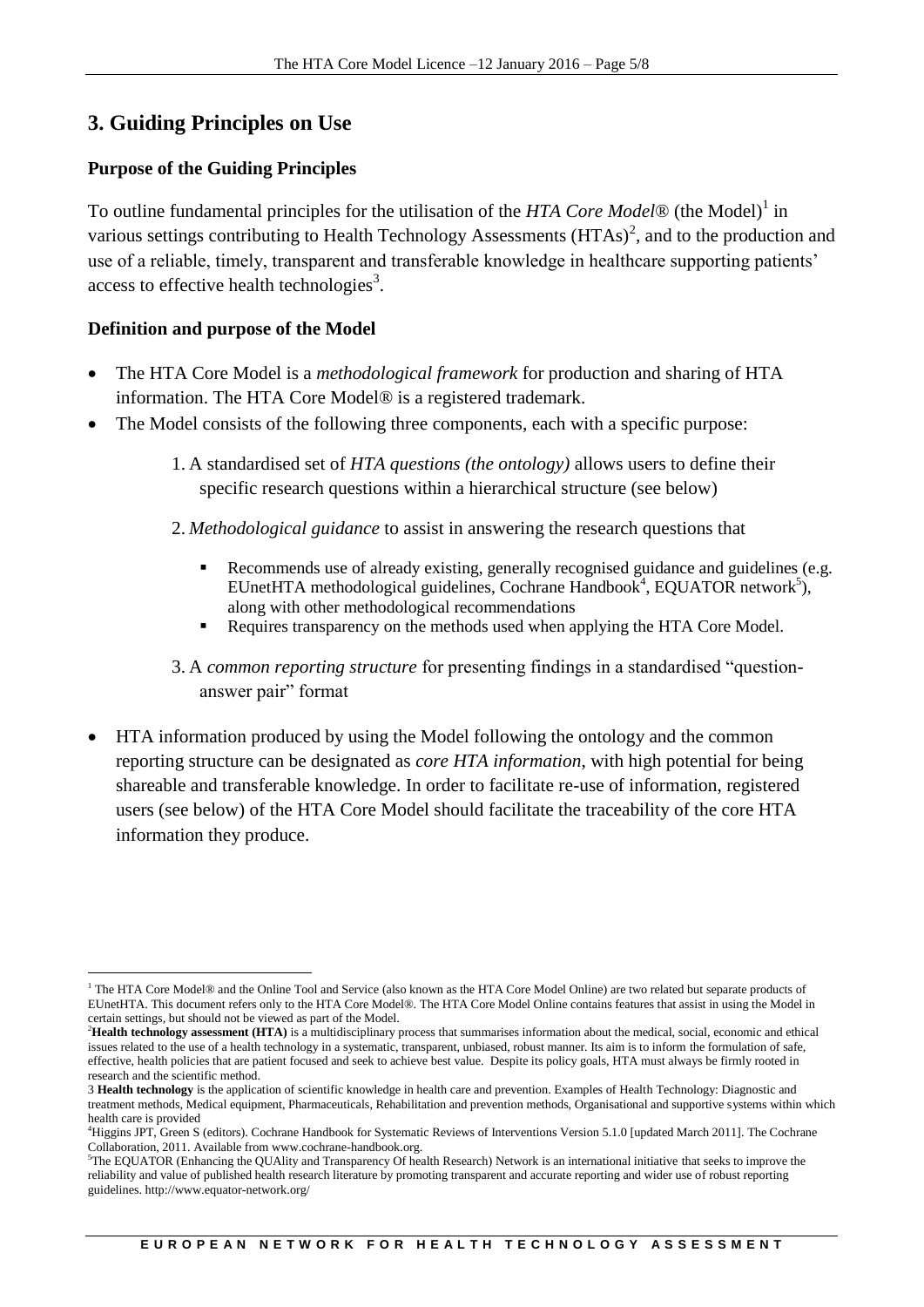The assessment elements are units of the structure of the Model, which consists of *domain*, *topic* and *issue (translated further into one or more specific research questions in concrete projects)* that are used to assess a health technology. In this way, within a hierarchy, all research questions relate to a specific domain and subordinate topic.



- Flexibility in the choice and combination of these structural elements is an important characteristic of the Model and its utilisation. It means that to produce and to present core HTA information, users can choose from an overall set of assessment elements those relevant for their project and use them in their own order and combination. This flexibility in choice and order allows collecting assessment elements (i.e. question-answer pairs) and building them into a structure of reporting, tailored to the needs of the user and a specific health technology assessment
- The Model does not mandate either a certain order or hierarchy (apart from the Domain, Topic, Issue hierarchy presented above) of its structural units or any specific process of producing the information.

Any further structuring of core HTA information is done at the discretion of the Model users.

# **Open access and collaboration values**

- The design of the Model is and will remain publicly accessible
- EUnetHTA's objective is and has always been to deliver a model that can be shared and its use customised to the needs and objectives of the users, provided that the defining characteristics of the model described in this document are respected
- The "open" approach to developing and welcoming wide use of the EUnetHTA outputs among which the HTA Core Model is one - designates a set of values and refers to something that can be further developed by EUnetHTA and others because its design is publicly accessible. The HTA Core Model is intended for general use, and all stakeholders in HTA and health research and policy are welcome not only to use it as a final and complete tool, but also to build upon it and develop their own products, tools and systems by using the defined and standardised framework of the Model. Those who utilise the HTA Core Model in derivative products (e.g. information systems) should clearly disclose to users whether they have used the Model as it is made available by EUnetHTA or whether some parts have been modified/revised.
- The standardised "question-answer" format and open access to the Model explicitly support users to produce, share, access and re-use HTA information in a reliable, timely, transparent and transferable manner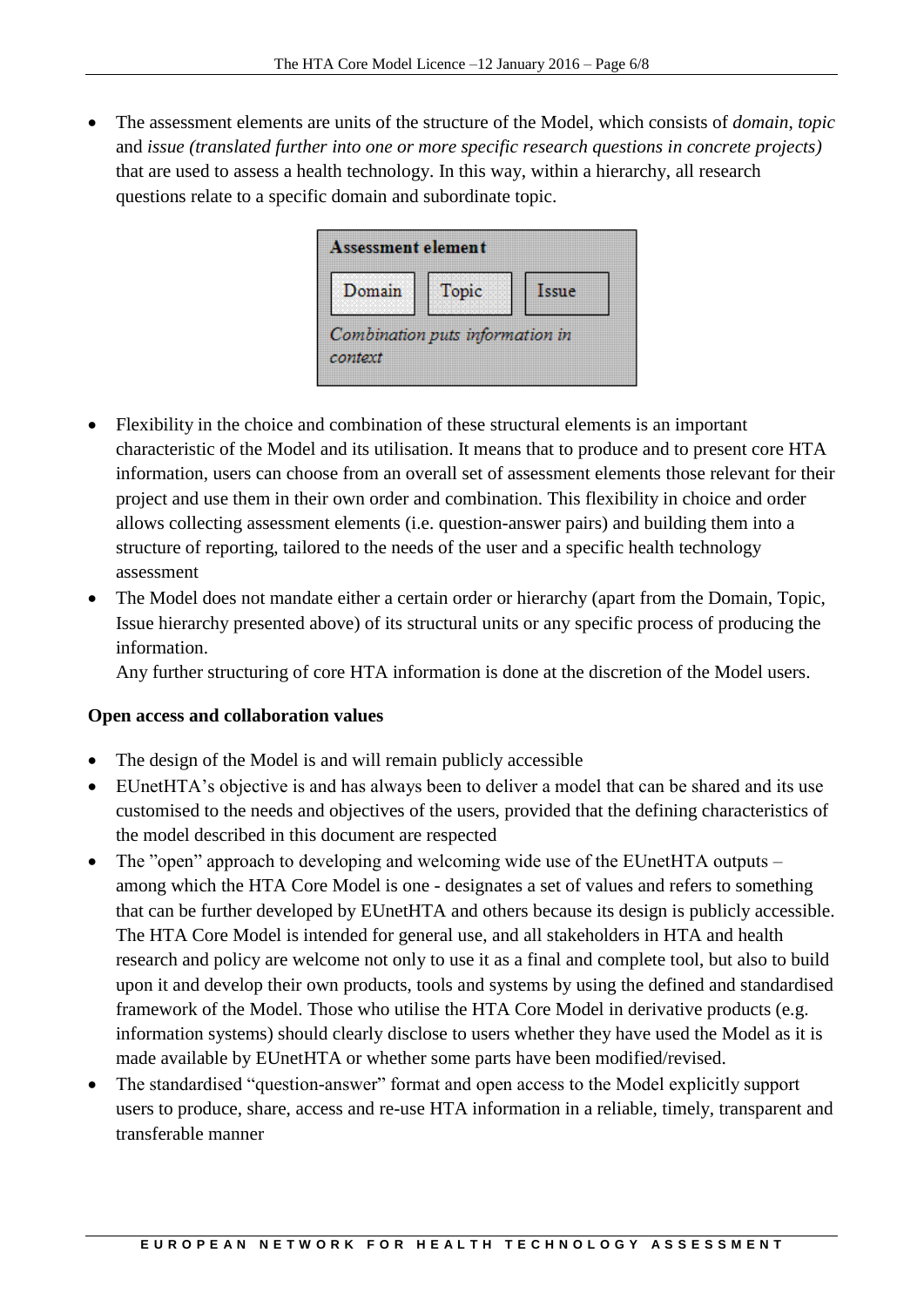# **Intended use**

- The HTA Core Model is free of charge provided that its use is registered by using the registration form and providing information about the user (including but not limited to contact details) and intended use of the Model. The registration is performed at [www.htacoremodel.info.](http://www.htacoremodel.info/)
- The Model offers a common ground to various stakeholders at any and all stages of the development of health technologies and their application by facilitating a common HTA language worldwide and through offering a standard structure and a transparent set of proposed HTA questions for consideration by health technology assessors and stakeholders
	- The Model can be used at any and all stages and for any purpose in a technology's life cycle and in the systems within which health technologies are applied, e.g. (but not limited to):
		- o In agreeing on the scope of an HTA, selecting relevant assessments elements in the early phases of an assessment
		- o In agreeing on the content of submission files/dossiers, according to relevant assessment elements
		- o In providing structure to early scientific advice /early dialogues between HTA entities and health technology developers, in early and later stages of development and evidence generation
		- o In identifying evidence gaps and in generating further evidence for technologies that are already introduced to healthcare
		- o In providing a framework from which further recommendations and other steps in informing decision-making on health technology reimbursement or policy can be derived
- EUnetHTA welcomes any legitimate use of the HTA Core Model and any efforts to ensure compatibility between derivative works and the HTA Core Model and efforts to facilitate a consistent experience with using the Model and core HTA information
- Transparency of the methods used to answer the research questions derived from the ontology is mandatory when using the HTA Core Model.

# **Availability and versions**

The HTA Core Model is available on the EUnetHTA website [\(www.eunethta.eu\)](http://www.eunethta.eu/) and [www.htacoremodel.info](http://www.htacoremodel.info/) in pdf and MS Word formats.

# **Intellectual property rights**

 Use of the HTA Core Model, including information on its version, must be disclosed in the final product(s) as indicated in the HTA Core Model® License.